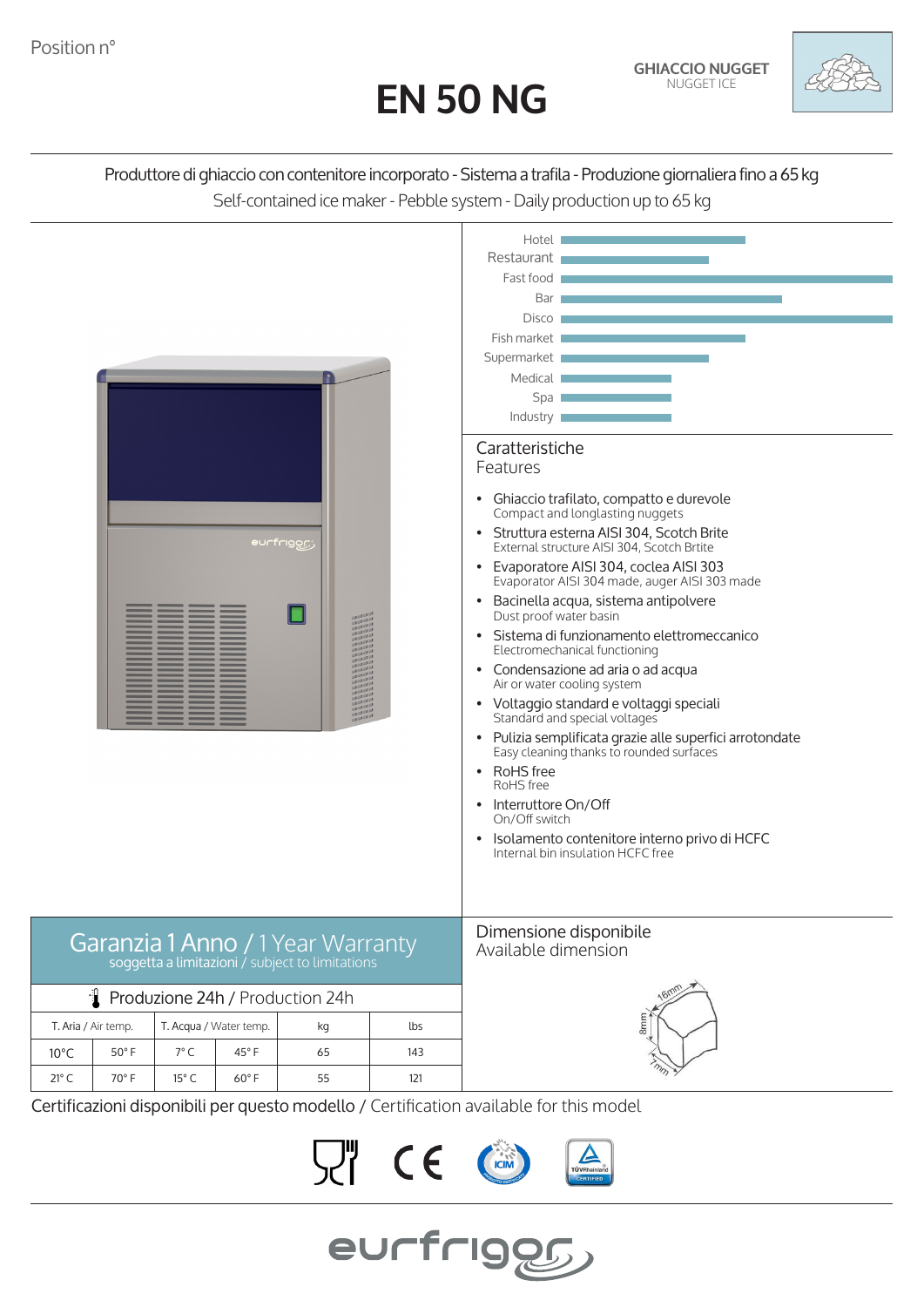# **EN 50 NG**

Produttore di ghiaccio con contenitore incorporato - Sistema a trafila - Produzione giornaliera fino a 65 kg Self-contained ice maker - Pebble system - Daily production up to 65 kg

#### Condizioni d'installlazione Working conditions

### Posizione: **Interna**

| Location: Indoor                            |                                     |                                      |
|---------------------------------------------|-------------------------------------|--------------------------------------|
|                                             | Min                                 | Max                                  |
| T. Ambiente / Ambient temp.                 | +10 $^{\circ}$ C / +50 $^{\circ}$ F | +43 $^{\circ}$ C / +110 $^{\circ}$ F |
| T. Acqua / Water temp.                      | +3 $^{\circ}$ C / +37 $^{\circ}$ F  | +32 $^{\circ}$ C / +90 $^{\circ}$ F  |
| Voltaggio / Voltege                         | $-10%$                              | $+10%$                               |
| Pres. acqua ingresso / Water inlet pressure | 1 bar (14 psi)                      | 6 bar (84 psi)                       |

**GHIACCIO NUGGET** NUGGET ICE

### Performance / Performances

|                                     |                | Temperatura acqua / Water temperature |                |                |                |                |        |
|-------------------------------------|----------------|---------------------------------------|----------------|----------------|----------------|----------------|--------|
|                                     |                | $7^{\circ}$ C                         | $45^{\circ}$ F | $15^{\circ}$ C | $60^{\circ}$ F | $21^{\circ}$ C | 70°F   |
| Temperatura aria<br>Air temperature | $10^{\circ}$ C | 65 kg                                 |                |                |                |                |        |
|                                     | $50^{\circ}$ F |                                       | 143 lbs        |                |                |                |        |
|                                     | $21^{\circ}$ C |                                       |                | 55 kg          |                |                |        |
|                                     | 70°F           |                                       |                |                | 121 lbs        |                |        |
|                                     | $32^{\circ}$ C |                                       |                |                |                | 45 kg          |        |
|                                     | $90^\circ$ F   |                                       |                |                |                |                | 99 lbs |



#### Connessioni / Connections

Le misure sono riferite all'angolo del retro in basso a sinistra (L-H-Ø) / Alle measures are referred to the rear bottom-left corner (L-H-Ø)

1 Ingresso acqua / Water in: 106 mm / 4 3/16" - 135 mm / 5 5/16" - 3/4"

2 Scarico acqua / Water out: 55 mm / 2 3/16" - 55 mm / 2 3/16" - 24 mm / 15/16"

3 Connessione elettrica / Electrical connection: 114 mm / 4 8/16" - 218 mm / 8 9/16"

#### Informazioni tecniche / Technical information

| Prod. in 24h / Production 24h                               | 55 kg / 121 lbs            | Consumo d'acqua / Water consumption | A: 11/kg - 12 gal/100 lbs     |
|-------------------------------------------------------------|----------------------------|-------------------------------------|-------------------------------|
| Capacità contenitore, fino a / Storage capacity, up to      | 10 kg / 22 lbs             |                                     | W: 5 l/kg - 59,9 gal/100 lbs  |
| Condensazione / Cooling system                              | $A - W$                    | Dimensioni (L-P-H mm)               | 450 - 620 - 680               |
| Dimensioni indicative nugget / Approximate nugget size      | $8 \times 16 \times 7$     | Sizes (L-P-H in)                    | 17 11/16 - 24 7/16 - 26 12/16 |
| Refrigerante / Refrigerant                                  | R <sub>290</sub>           | Dimensioni imballo (L-P-H mm)       | $505 - 675 - 850$             |
| Voltaggio standard / Standard voltage                       | $220 - 240$ V $\sim$ 50 Hz | Sizes with pack (L-P-H in)          | 19 14/16 - 26 9/16 - 33 7/16  |
| Potenza media assorbita / Average power cons.               | 410 W                      | Peso netto / Net weight             | 56 kg / 123 lbs               |
| Fusibile / Fuse                                             | 10 A                       | Peso lordo / Gross weight           | 64 kg / 141 lbs               |
| AISI 304 Stainless Steel, scotch brite<br>Finitura / Finish |                            |                                     |                               |

Tutti i dati tecnici sono da considerarsi validi alle seguenti condizioni: All the technical information ust be considered at the following condition:

Dimensioni esclusi i piedini / Size without feet Temperatura ambiente +21° C / Ambient temperature +21° C Temperatura acqua +15° C / Water temperature +15° C Potenza media assorbita a +43° C (Voltaggio standard) / Average power consumption at +43° C (standard voltage)

eurfriggg

I modelli ed i dati riportati possono essere soggetti a modifiche senza alcun preavviso Models and specifications are subject to change without notice

Rev. 00 - Issued March 2020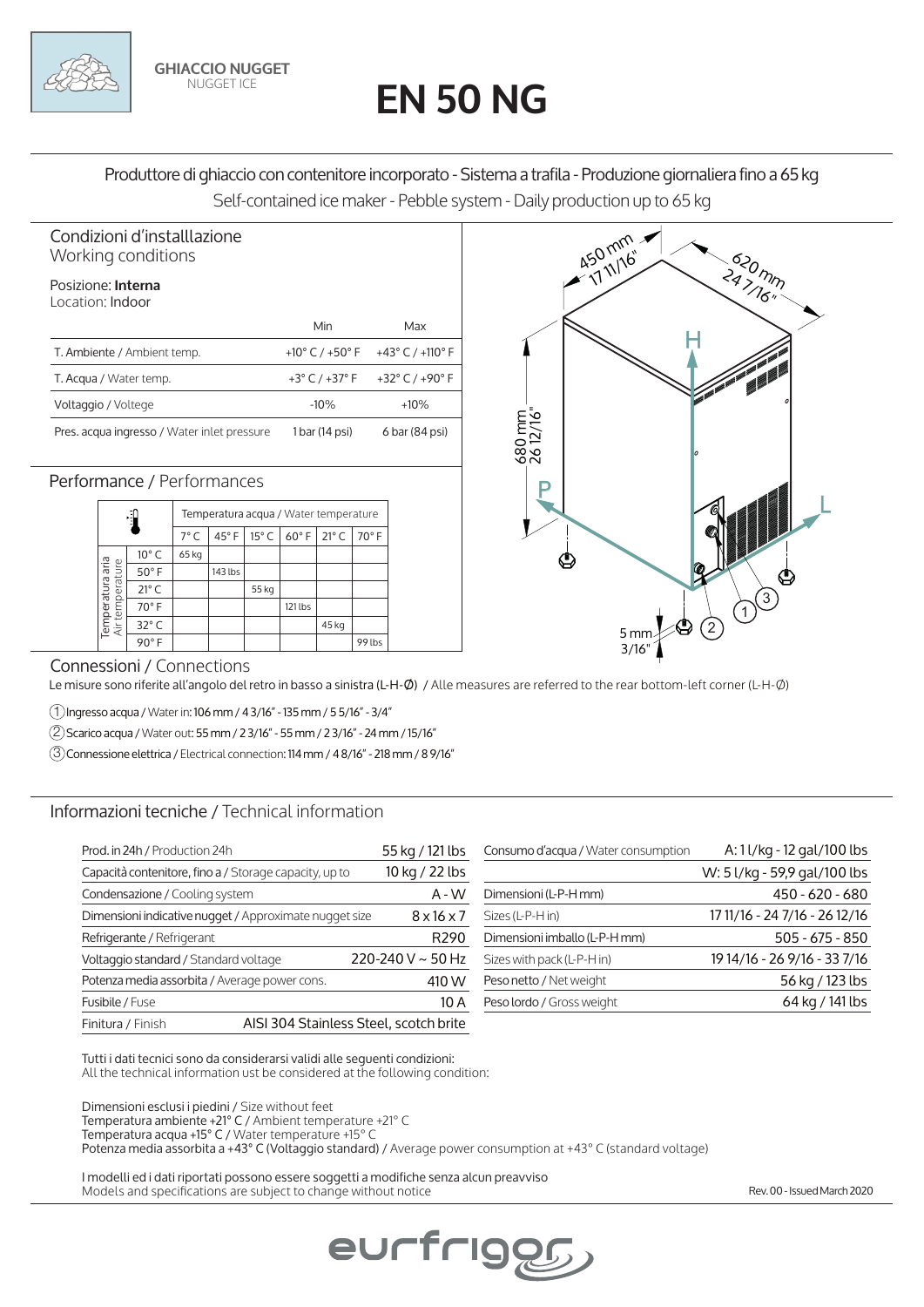# **EN 85 NG**



# Produttore di ghiaccio con contenitore incorporato - Sistema a trafila - Produzione giornaliera fino a 105 kg Self-contained ice maker - Pebble system - Daily production up to 105 kg



Certificazioni disponibili per questo modello / Certification available for this model

 $C \in$ 

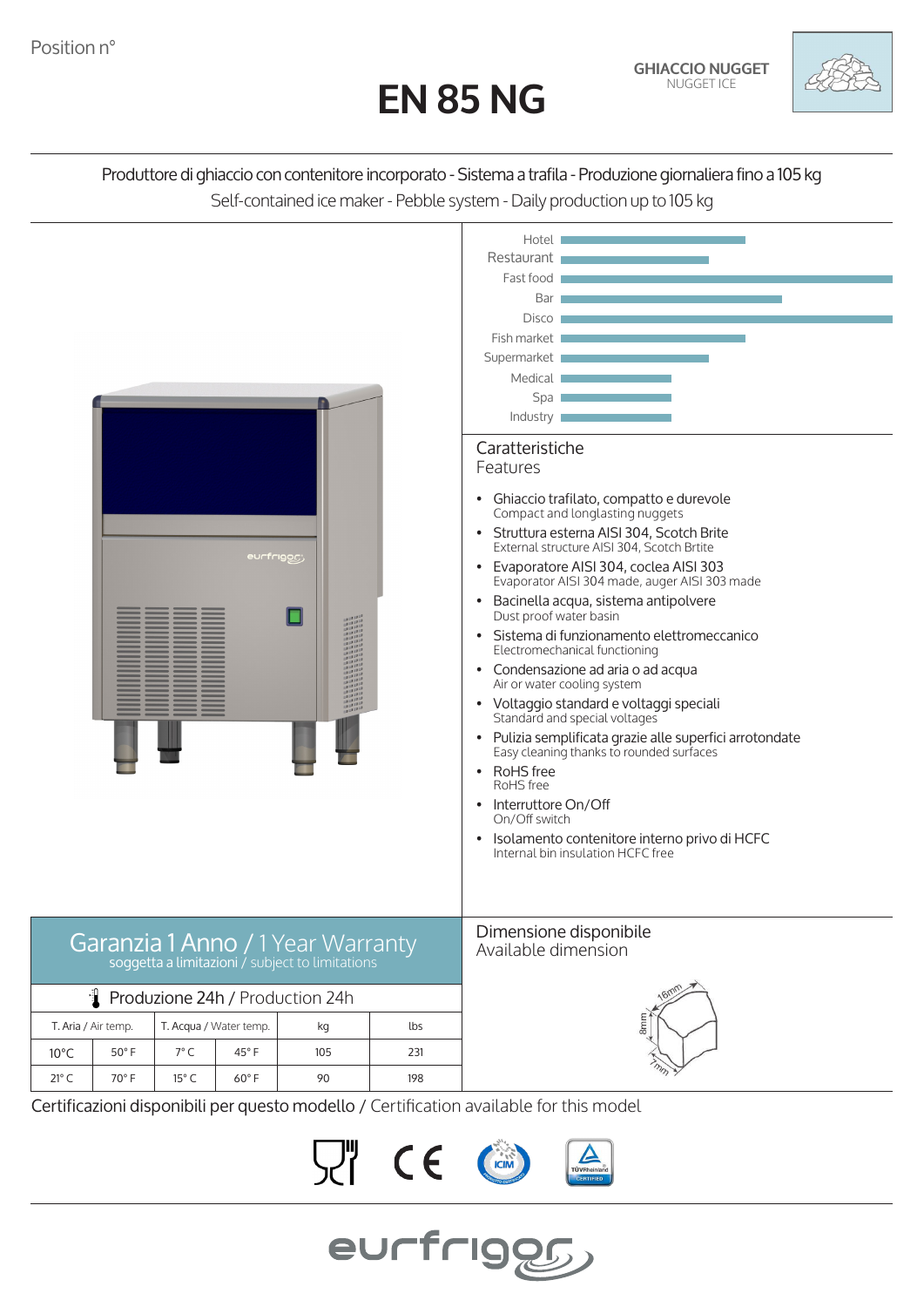# **EN 85 NG**

Produttore di ghiaccio con contenitore incorporato - Sistema a trafila - Produzione giornaliera fino a 105 kg Self-contained ice maker - Pebble system - Daily production up to 105 kg

#### Condizioni d'installlazione Working conditions

## Posizione: **Interna**

| Location: Indoor                            |                                     |                                      |
|---------------------------------------------|-------------------------------------|--------------------------------------|
|                                             | Min                                 | Max                                  |
| T. Ambiente / Ambient temp.                 | +10 $^{\circ}$ C / +50 $^{\circ}$ F | +43 $^{\circ}$ C / +110 $^{\circ}$ F |
| T. Acqua / Water temp.                      | +3 $^{\circ}$ C / +37 $^{\circ}$ F  | +32 $^{\circ}$ C / +90 $^{\circ}$ F  |
| Voltaggio / Voltege                         | $-10%$                              | $+10%$                               |
| Pres. acqua ingresso / Water inlet pressure | 1 bar (14 psi)                      | 6 bar (84 psi)                       |

**GHIACCIO NUGGET** NUGGET ICE

### Performance / Performances

|                                     |                | Temperatura acqua / Water temperature |                |                |              |                |         |  |
|-------------------------------------|----------------|---------------------------------------|----------------|----------------|--------------|----------------|---------|--|
|                                     |                | $7^{\circ}$ C                         | $45^{\circ}$ F | $15^{\circ}$ C | $60^\circ$ F | $21^{\circ}$ C | 70°F    |  |
| Temperatura aria<br>Air temperature | $10^{\circ}$ C | 105 kg                                |                |                |              |                |         |  |
|                                     | $50^\circ$ F   |                                       | 231 lbs        |                |              |                |         |  |
|                                     | $21^{\circ}$ C |                                       |                | 90 kg          |              |                |         |  |
|                                     | 70°F           |                                       |                |                | 198 lbs      |                |         |  |
|                                     | $32^{\circ}$ C |                                       |                |                |              | 74 kg          |         |  |
|                                     | 90°F           |                                       |                |                |              |                | 163 lbs |  |



#### Connessioni / Connections

Le misure sono riferite all'angolo del retro in basso a sinistra (L-H-Ø) / Alle measures are referred to the rear bottom-left corner (L-H-Ø)

1 Ingresso acqua / Water in: 99 mm / 3 14/16" - 158 mm / 6 4/16" - 3/4"

2 Scarico acqua / Water out: 48 mm / 1 14/16" - 151 mm / 5 15/16" - 24 mm / 15/16"

3 Connessione elettrica / Electrical connection: 87 mm / 3 7/16" - 230 mm / 9 1/16"

#### Informazioni tecniche / Technical information

| Prod. in 24h / Production 24h                               | 90 kg / 198 lbs        | Consumo d'acqua / Water consumption | A: 11/kg - 12 gal/100 lbs    |
|-------------------------------------------------------------|------------------------|-------------------------------------|------------------------------|
| Capacità contenitore, fino a / Storage capacity, up to      | 20 kg / 44 lbs         |                                     | W: 7 l/kg - 83,9 gal/100 lbs |
| Condensazione / Cooling system                              | $A - W$                | Dimensioni (L-P-H mm)               | $500 - 660 - 690$            |
| Dimensioni indicative nugget / Approximate nugget size      | $8 \times 16 \times 7$ | Sizes (L-P-H in)                    | 19 11/16 - 26 - 27 3/16      |
| Refrigerante / Refrigerant                                  | R <sub>290</sub>       | Dimensioni imballo (L-P-H mm)       | 550 - 720 - 880              |
| Voltaggio standard / Standard voltage                       | 220-240 V $\sim$ 50 Hz | Sizes with pack (L-P-H in)          | 2110/16 - 28 6/16 - 34 10/16 |
| Potenza media assorbita / Average power cons.               | 440W                   | Peso netto / Net weight             | 59 kg / 130 lbs              |
| Fusibile / Fuse                                             | 10A                    | Peso lordo / Gross weight           | 67 kg / 148 lbs              |
| AISI 304 Stainless Steel, scotch brite<br>Finitura / Finish |                        |                                     |                              |

Tutti i dati tecnici sono da considerarsi validi alle seguenti condizioni: All the technical information ust be considered at the following condition:

Dimensioni esclusi i piedini / Size without feet Temperatura ambiente +21° C / Ambient temperature +21° C Temperatura acqua +15° C / Water temperature +15° C Potenza media assorbita a +43° C (Voltaggio standard) / Average power consumption at +43° C (standard voltage)

eurfriggg

I modelli ed i dati riportati possono essere soggetti a modifiche senza alcun preavviso Models and specifications are subject to change without notice Rev. 00 - Issued March 2020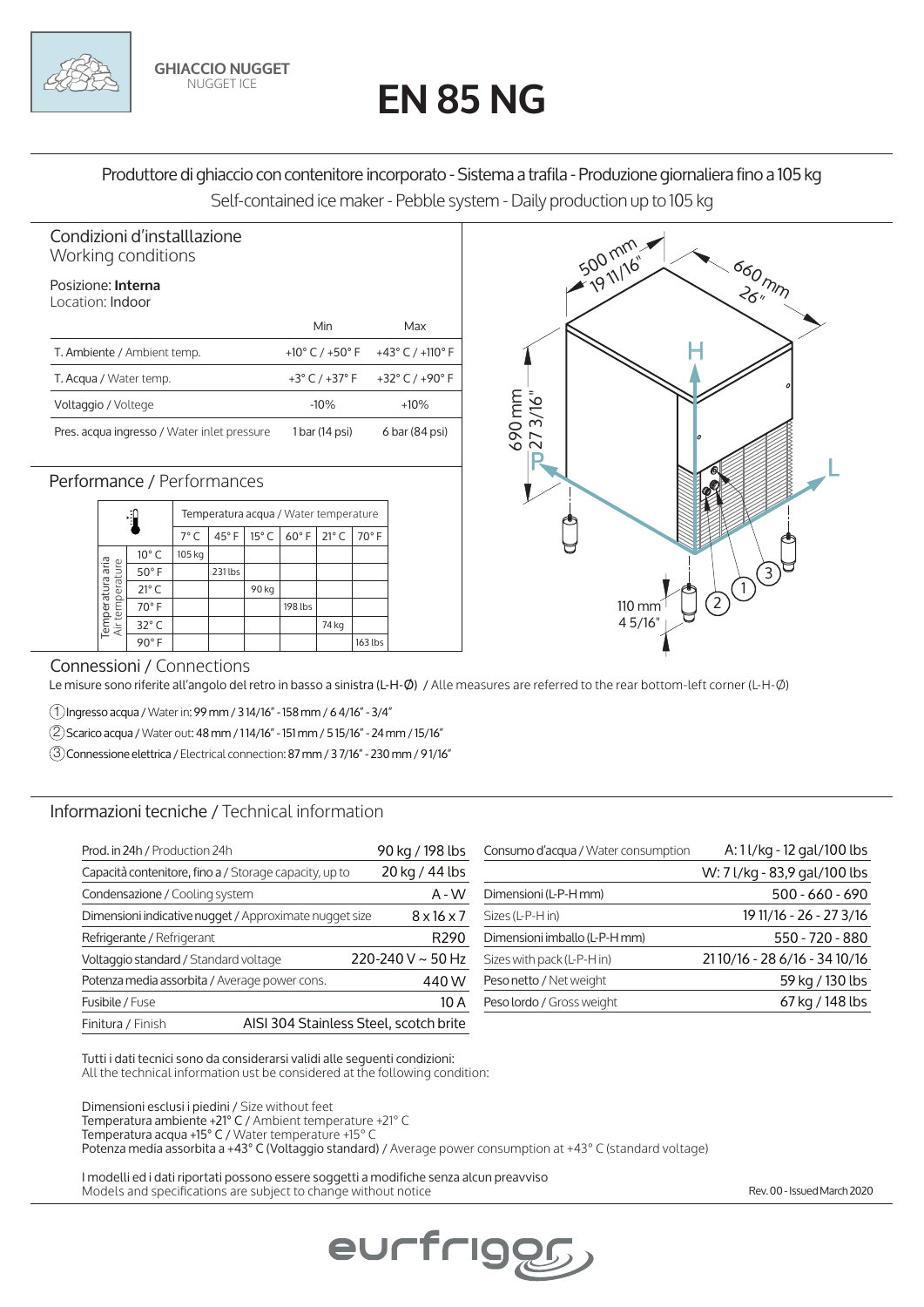# **EN 140 NG**

**GHIACCIO NUGGET** NUGGET ICE



# Produttore di ghiaccio con contenitore incorporato - Sistema a trafila - Produzione giornaliera fino a 155 kg Self-contained ice maker - Pebble system - Daily production up to 155 kg



Certificazioni disponibili per questo modello / Certification available for this model

 $C \in$